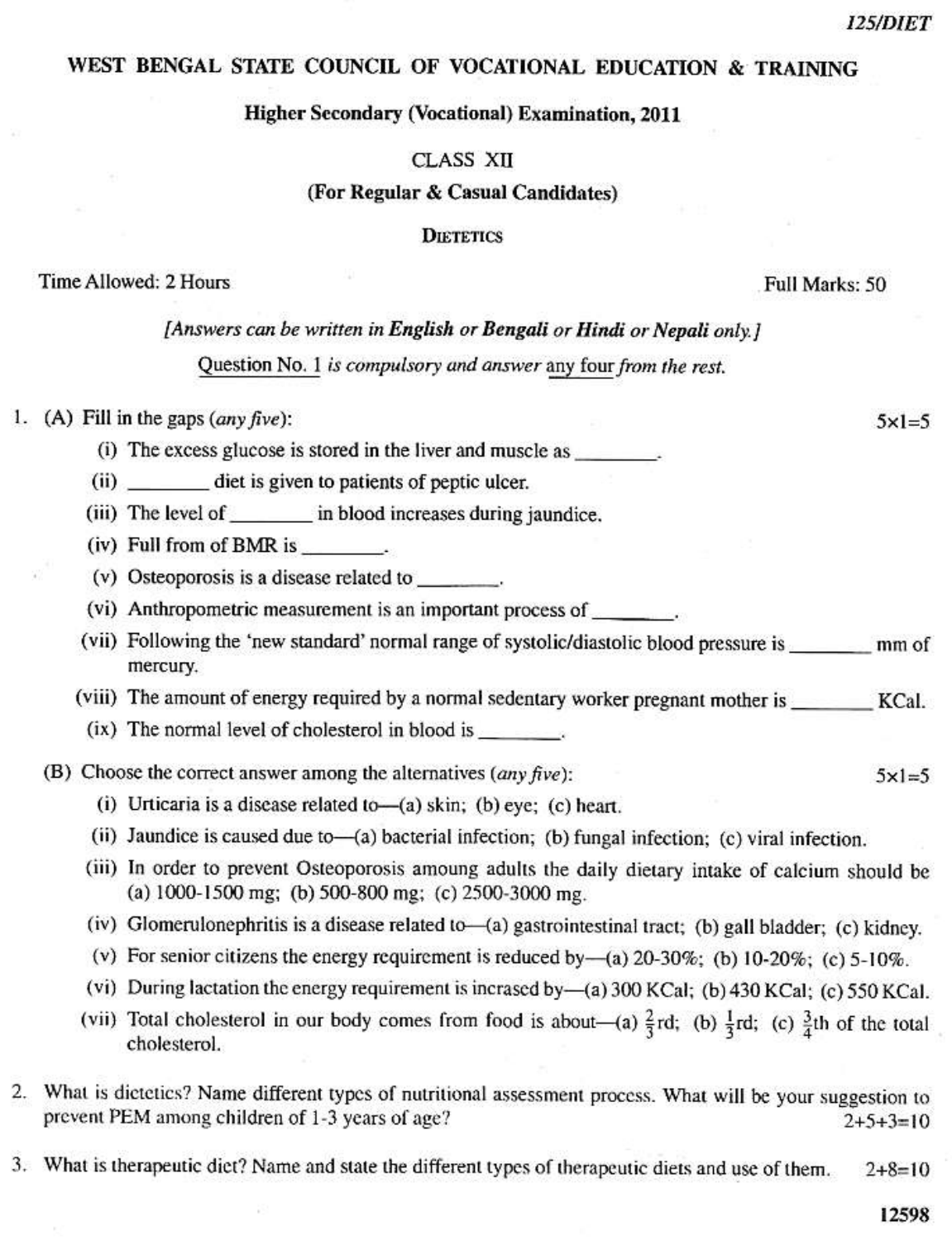- 4. What are the symptoms of gastric ulcer? What are the reasons behind it? How can you manage this problem with the help of diet therapy.  $2+2+6=10$
- 5. What is atherosclerosis? What are the risk factors of atherosclerosis? What are the therapeutic guidelines of atherosclerosis? Give examples of some cholesterol rich foods, which should be excluded in atherosclerosis.  $2+2+4+2=10$
- 6. What is the normal level of glucose in blood? When it is called diabetes mellitus? What are the symptoms of diabetes? What food should be given liberally in diabetes mellitus and what types of food should be excluded from diet in such case.  $1+2+3+2+2=10$
- 7. What is BMI? What is it's normal range? Give examples of some fiber rich foods. Mention the usefulness of such foods. What are antioxidants? Mention different types of nutrients used in prevention of cancer.

 $1+1+1+1+5+1=10$ 

8. What are the changes which take place during aging process? Considering the physiological changes of old age plan a suitable diet chart for your grandfather who is about 70 years of age.  $5+5=10$ 

# [Bengali Version]

[কেবলমাত্র বাংলা অথবা ইংরাজী অথবা হিন্দি অথবা নেপালীতে উত্তর লেখা যাবে।]

## প্ৰথম প্ৰশ্ৰটিৰ উত্তৰ দেওয়া আবশিকে।

পরবর্তী প্রশ্নগুলোর মধ্য থেকে যে কোন চারটি প্রশ্নের উত্তর দাও।

### ১। (ক) শূন্যস্থান পুরণ করো (যে কোনো পাঁচটি)ঃ

(i) অতিরিক্ত গ্লকোজ যকৃত ও মাংসপেশিতে সঞ্চিত থাকে *স্পার* (হিসাবে ।

(ii) পেপটিক আলসারের রেগীদের \_\_\_\_\_\_\_ ডায়েট দেওয়া হয়।

- (iii) জন্ডিসের সময়ে রক্তে \_\_\_\_\_\_ মাত্রা বেড়ে যায়।
- (iv) BMR কথাটির পরো অর্থ \_\_\_\_\_\_\_।
- (v) অস্টিওপোরোসিস অসুথটি সংক্রান্ত সমস্যা।
- (vi) ক্ষেত্রে আনথ্রোপোমেট্রিক মেজারমেন্ট একটি গুরুত্বপূর্ণ পদ্ধতি।
- (vii) নৃতন পদ্ধতি অনুযায়ী রক্তচাপের স্বাভাবিক মাত্রা \_\_\_\_\_\_\_ মিমি/মার্কারি।
- (viii) একজন স্বাভাবিক স্বল্পপরিশ্রমী গর্ভবতী মায়ের দৈনিক খাদ্যশক্তির চাহিদা ব্যাসিন কিলোক্যালরি।
	- (ix) রত্তে কোলেস্টেরলের স্বাভাবিক মাত্রা সালো সালো

# (খ) সঠিক উত্তরটি লেখো (যে কোনো পাঁচটি) ঃ

- (i) আর্টিকেরিয়া (urticaria) অসুখটি (a) ত্বক; (b) চোখ; (c) হার্ট-এর সাথে সম্পর্কিত।
- (ii) জন্ডিসের কারণ (a) ব্যাকটেরিয়াজনিত সংক্রমণ; (b) ছত্রাকজনিত সংক্রমণ; (c) ভাইরাসজনিত সংক্রমণ।
- (iii) গ্রাপ্তবয়স্কদের মধ্যে অস্টিওপোরোসিস প্রতিরোধে দৈনিক খাদ্যের মাধ্যমে (a) ১০০০-১৫০০ মিগ্রা: (b) ৫০০-৮০০ মিগ্রা: (c) ২৫০০-৩০০০ মিগ্রা ক্যালসিয়াম নেওয়া উচিৎ।
- (iv) গ্লোমেরুলোনেফ্রাইটিস অসুখটি (a) গ্যাসট্রো ইনটেশটিনাল ট্র্যাক: (b) গলব্লাডার: (c) কিডনির সাথে সম্পর্কিত।

 $Q \times S = Q$ 

 $Q \times 5 = Q$